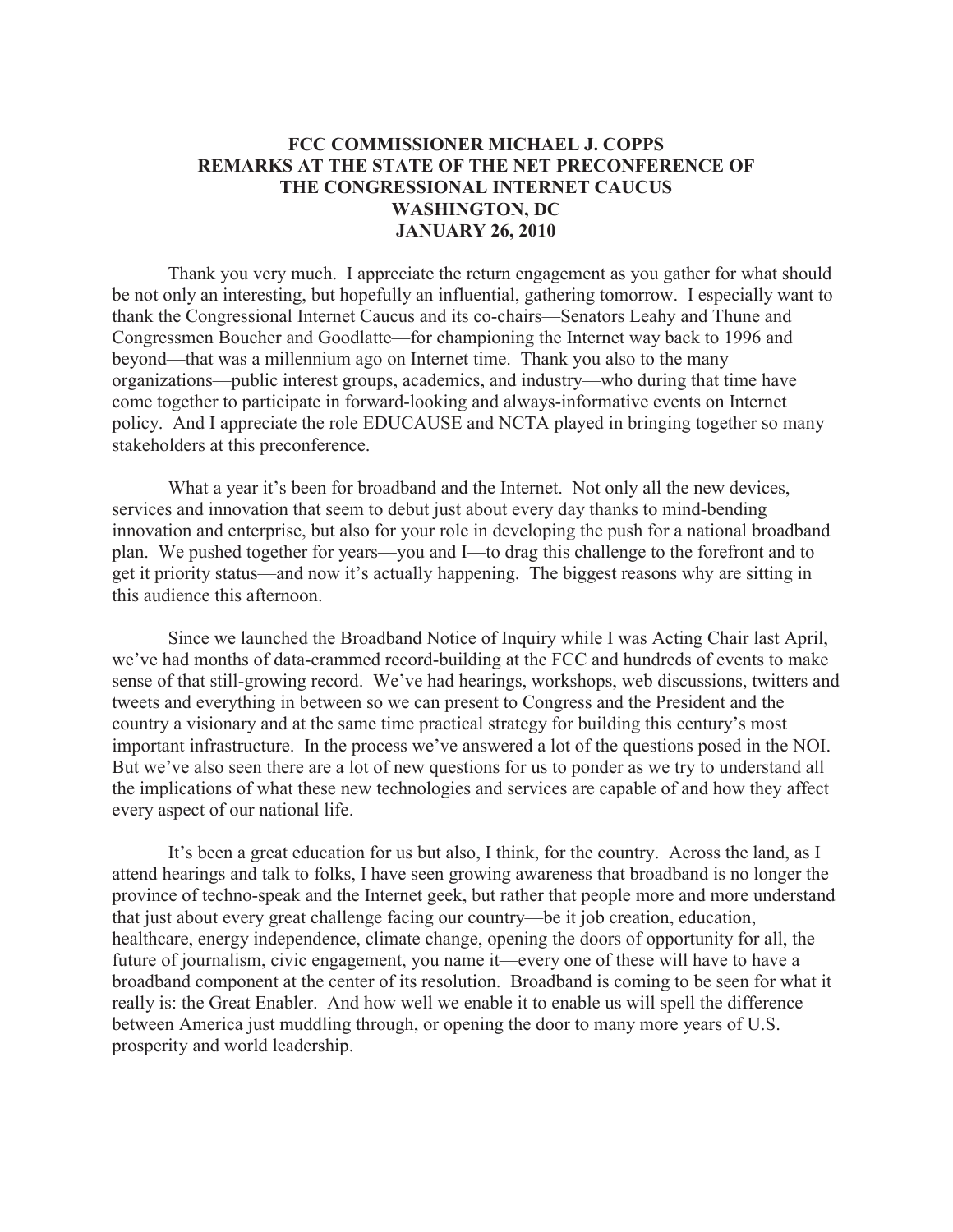The full reach of this goal will only be realized through the leadership, work and investment of the private sector. It remains the great locomotive of our economy. But, like every other great infrastructure build-out that has been achieved over the course of our nation's history, going all the way back to the very beginning, private sector know-how, energy, and innovation work best when coupled to national objectives and visionary public policy. That way, we build America together. And, in fact, that is how we *did* build America. And it is how we'll keep building it.

But it's no slam-dunk that just because we generally met our infrastructure challenges before, we necessarily will here, too. You don't need to hear me expound again today on how I view the result of the sins of our recent public policy past and how it sometimes got in the way of our doing the things that really needed to be accomplished. But wouldn't it be an awful irony if we short-change the present opportunity? If this liberating, dynamic technology that can make so many things better, ends by creating more and even wider divides in this country going forward than we have had in the past? If the Internet, rather than opening doors of opportunity for all, becomes yet another province controlled by, and serving primarily, the elite and affluent while the rest fall even farther behind? If, instead of closing the divides—digital and otherwise—that this technology can so clearly help us close, we end up instead with more and wider divides between us?

So, going in, the first premise must be that we will no longer tolerate having digital divides between haves and have-nots, between those living in big cities and those living in rural areas or on tribal lands, between the able-bodied and persons with disabilities. We have the historic opportunity now to close many of these divides. Shame on us if we don't.

In Secretary of State Clinton's excellent and inspiring speech on Internet Freedom last week, she described the spread of information networks as the nervous system of our planet. It's a reality that unfolds more and more each day. When you think of how much the Internet has changed our daily lives in just the last five years, we know we can't even conceptualize how upcoming technology innovations and leaps will alter how we live 10 or 20 years hence.

If indeed we are going to fulfill this promise and lead the international community by example, then it is absolutely imperative that we maintain an Open Internet. We are right to worry about where the path will take us if we allow unreasonable discrimination on the Net. And we are right to be concerned that too much latitude in deciding what is reasonable is not a recipe for open networks. We cannot preach tolerance to nations around the world, while allowing those who provide the vital link to the online world to be intolerant. The Open Internet debate—so abysmally and unproductively named "Net Neutrality"—has produced strong reactions on both sides, to be sure. People feel passionately about these issues, but let me echo what Secretary Clinton said so eloquently, "On their own, new technologies do not take sides in the struggle for freedom and progress. But the United States does. We stand for a single Internet where all of humanity has equal access to knowledge and ideas. And we recognize that the world's information infrastructure will become what we and others make of it."

Much of the answer here is, of course, broad pipes and adequate amounts of spectrum. So the first challenge is making that happen. There is no "reasonable management" of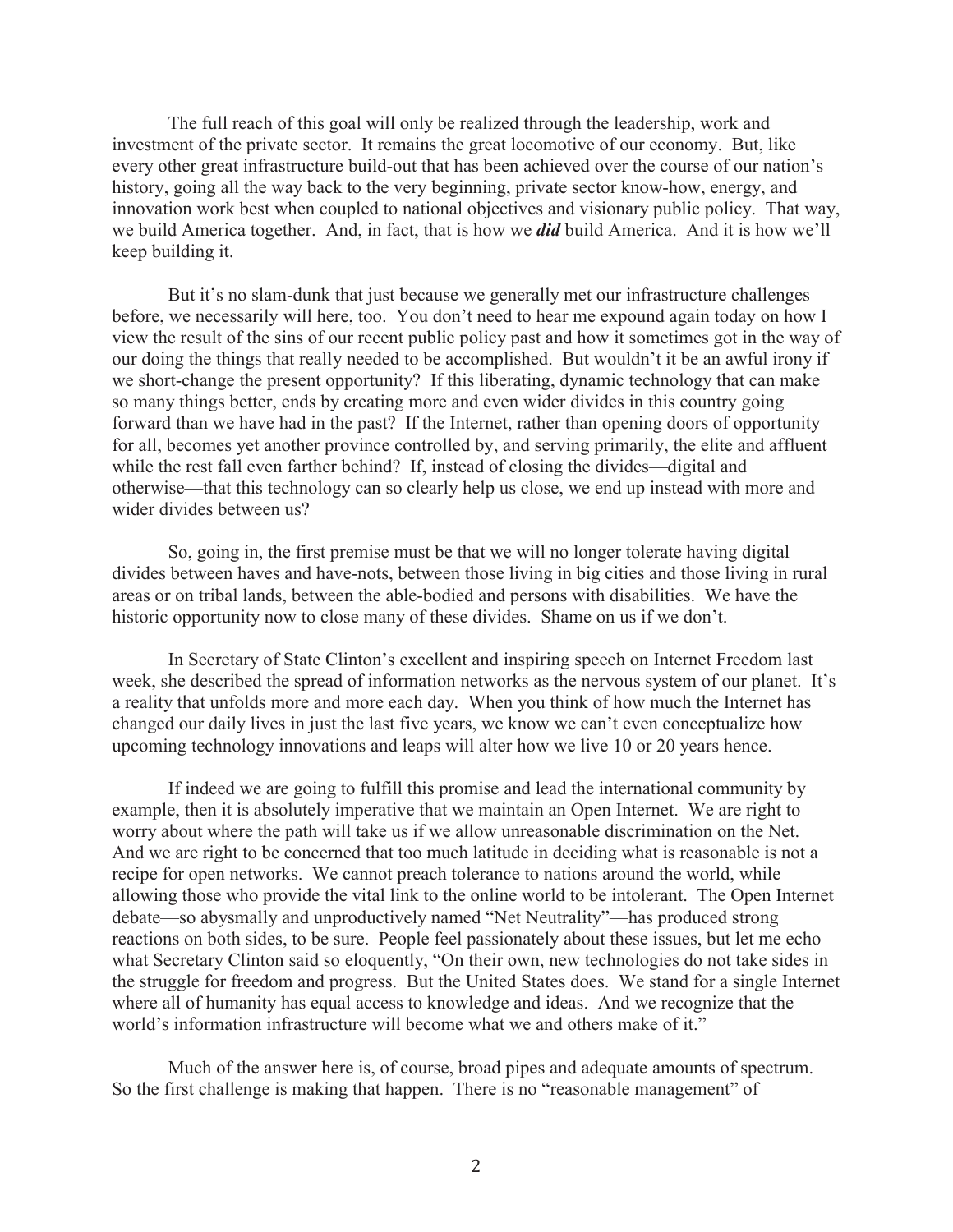America's current broadband inventory that can compensate for lack of capacity. Puny pipes are not going to carry America where it needs to go. So while we can all have interesting and hopefully productive discussions about how we manage the broadband that we currently have, let no one suppose that a truly Open Internet is primarily about management techniques. Rather, it's about having the vision to build networks that are as robust as our national needs. So this is, first and foremost, about building and providing capacity.

In other ways, too, I believe that our "Net Neutrality" dialogue has often been as narrow and constricted as dial-up Internet. "A solution in search of a problem," the Nay-sayers claim. But look around you. Don't you see the same signs of control over more and more of the major Internet sites by fewer and fewer big-time players, just as we saw with so much of traditional media? Don't we see the same kind of strategies to combine distribution and content? Can you tell me that minority and women voices on the Internet are getting through to major audiences *really being heard—like the big corporate sites?* Compare the hits, compare the percentages of advertising dollars, compare how various sites fare on the search engines whose algorithms and who-knows-what-else determine where people are guided when they go looking for something. Take a look at Matthew Hindman's new book, *The Myth of the Digital Democracy.* You may not agree with it all, but read it and then tell me you come away from the experience confident that the Open Internet is nothing more than "a solution looking for a problem."

So I'll repeat right here what I have said many times in recent weeks. Anyone dedicated to making the Internet work for all of us—no matter who we are or what kind of power we wield—should be inside the Open Internet tent working to realize our shared dream.

This leads me to an absolutely critical dimension of broadband that I want to talk about today. It goes to how this great broadband infrastructure build-out is going to affect our national conversation, our civic dialogue, indeed, our democratic foundations. If our generation (yours at least!) is going to witness the movement of so much of our communications infrastructure to the Internet, what does that mean for us as a people and for America as a country? How do we make sure that what we're getting actually works for democracy? How do we ensure that this new medium will support the kind of news and information and diversity of thought that have kept our country going all these years? Surely no one wants to micro-manage a technology that thrives on constant innovation and dynamism. But at the end of the day, it has to serve the public interest.

Our democracy relies on a well-informed citizenry. Right now that means primarily traditional journalism, from newspapers and broadcasting because that's where 75% or more of the news we get still originates. More people are watching TV than ever and, as the Kaiser Family Foundation told us just last week, the average American kid is watching 4-1/2 hour hours of TV content each day, every day.

But everywhere around us are signs that the news and information journalism America relied on for so long is failing us today. The victims, just as much as all those out-of-work journalists, are you and me, because we are increasingly deprived of the news and information nourishment that feeds our decision-making and our democracy. Investigative journalism is, I think most observers agree, an endangered species. In a society where watchdog journalism is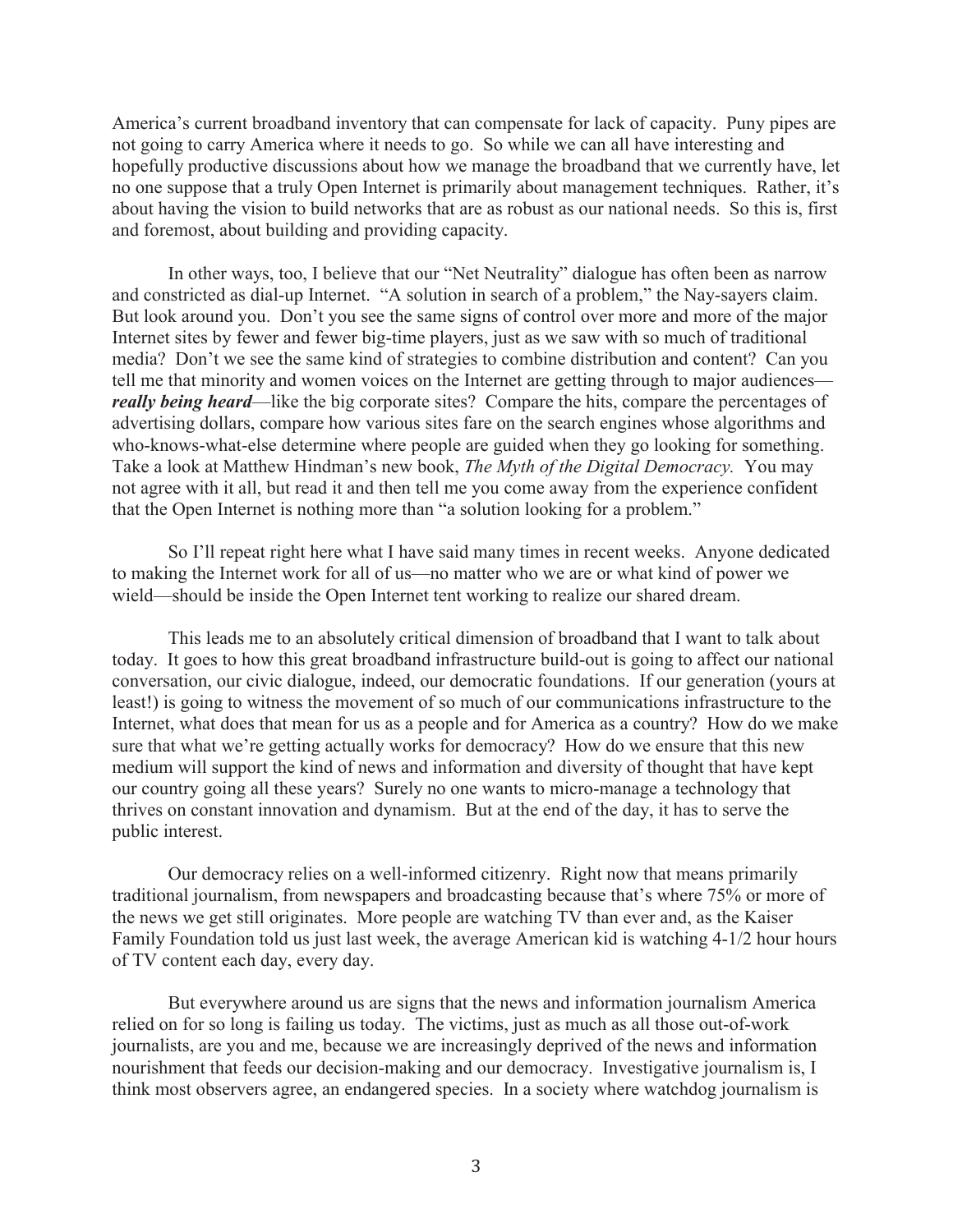absolutely essential, more than two dozen states don't have a single reporter accredited to cover Capitol Hill. At the state level, legions of lobbyists outnumber professional journalists by orders of magnitude.

At the end of last year, it is estimated that newspapers employed 20-25% fewer people than in 2001. What we missed because of this may not be quantifiable, but it's no less important for that. What are the stories that we didn't read, or see, or hear about? Who is to know what politicians or office-holders remain in place because the beat reporter who used to walk the corridors of power, building the necessary sources, digging through the files and doing the generally important work of holding up the fourth estate, is nowhere to be found? It's nice that every once in a while a corrupt individual will twitter about his misdeeds, but that's not enough for democracy to rely on, is it? So stories fall through journalism's gaps. I believe, I truly do, that enduring 5 or 10 years more of the present decline is not something America can afford.

If all goes well, the Internet will one day open wide avenues to support the kind of indepth journalism I'm talking about. If all goes well, we will find platforms where diverse voices don't just talk, but where they actually have a shot at being *heard*. There's a lot of wonderful experimentation going on to devise successful models for Internet journalism. I hope these experiments blossom and multiply. But right now, what we have gained on the Internet does not match what we have already lost—lost through bad public and private decision-making regarding traditional media.

So we need a sharp focus here. It's about the future, yes—but it's about the present, too. We confront a two-pronged challenge. First, ensuring that the Internet of the future can support the information infrastructure which democracy requires; and, for the years immediately ahead, stemming the hemorrhage of traditional media journalism.

You can understand why I was so pleased last week when Chairman Genachowski issued a Public Notice "To Examine the Future of Media and Information Needs of Communities in a Digital Age." Its goal is to look at media—traditional and new media, and the future of journalism in this country, wherever that journalism resides—in the newspaper or broadcast newsroom or online. It is high time to really understand industry trends; business models; the mechanisms of support for investigative journalism; the public policy dimension; all the factors— private sector and public sector—that have brought us to the present state. And then to develop ideas for dealing with all of this.

So I hope no one here believes their job is over once the Commission issues its broadband plan on March 17. That plan will emphasize the importance of civic engagement and national purposes and hopefully will tee up some policy suggestions. But it will be the Public Notice on Media that will more fully inform this discussion and open the way for the kind of visionary public policy that the seriousness of the occasion compels.

These are tough issues to handle. But the challenge to build broad information infrastructure long predates broadband. It's actually a very old challenge. Thomas Jefferson, George Washington and James Madison put it front-and-center. We all remember that famous quote from Thomas Jefferson who, in talking about newspapers—which were the informational infrastructure of his day—said that, if given a choice, he would prefer to live in a country that